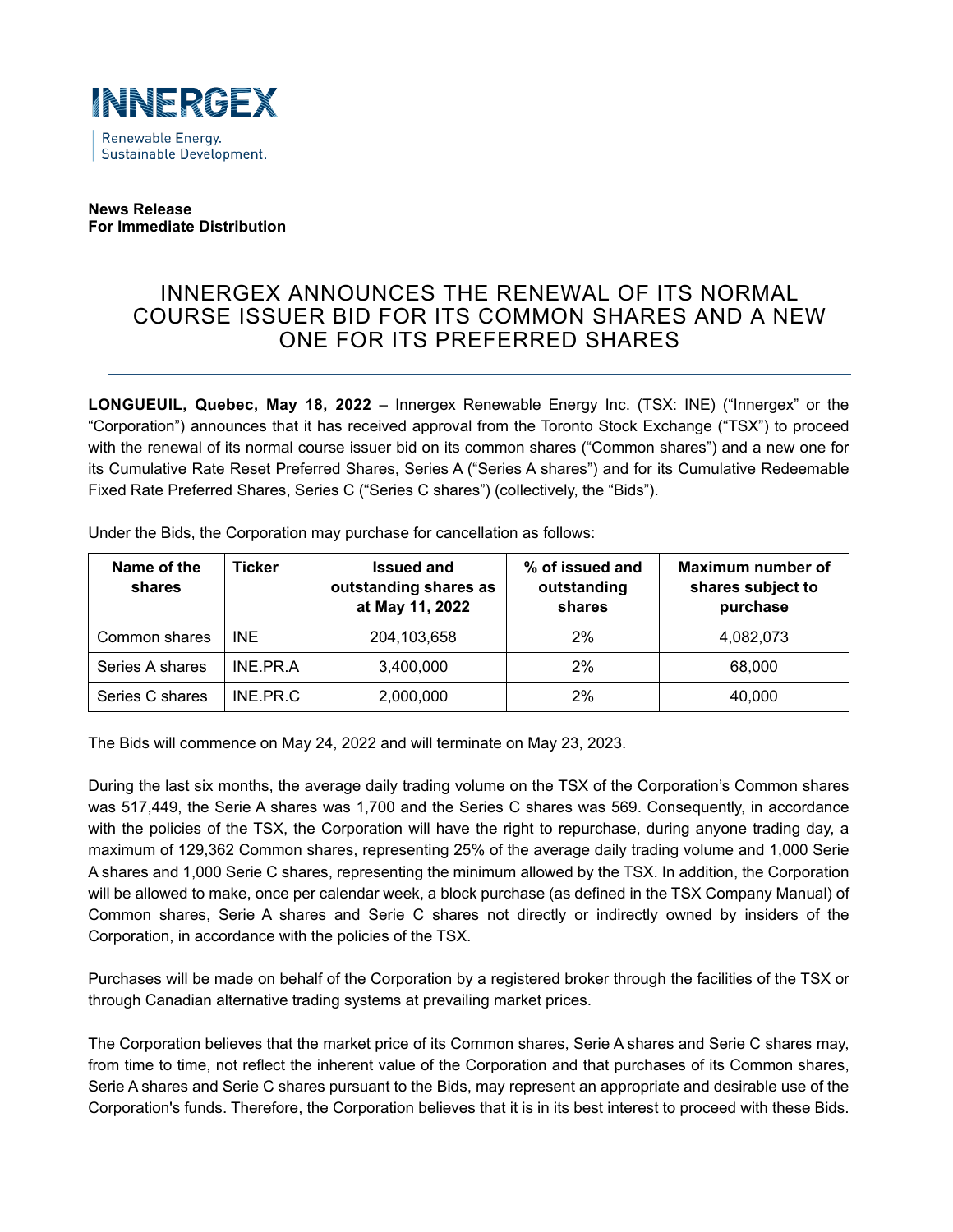Under the preceding normal course issuer bid which commenced on May 24, 2021 and expires on May 23, 2022, the Corporation was allowed to purchase a total of 2,000,000 Common Shares. Under the said bid it purchased a total of 564,271 Common Shares for cancellation at a weighted average price paid per Common Share of \$17.72 through the facilities of the TSX and alternative Canadian trading systems as of May 17, 2022.

### **About Innergex Renewable Energy Inc.**

For over 30 years, Innergex has believed in a world where abundant renewable energy promotes healthier communities and creates shared prosperity. As an independent renewable power producer which develops, acquires, owns and operates hydroelectric facilities, wind farms, solar farms and energy storage facilities, Innergex is convinced that generating power from renewable sources will lead the way to a better world. Innergex conducts operations in Canada, the United States, France and Chile and manages a large portfolio of high-quality assets currently consisting of interests in 80 operating facilities with an aggregate net installed capacity of 3,152 MW (gross 3,852 MW) and an energy storage capacity of 150 MWh, including 40 hydroelectric facilities, 32 wind farms and 8 solar farms. Innergex also holds interests in 14 projects under development, 3 of which are under construction, with a net installed capacity of 733 MW (gross 770 MW) and an energy storage capacity of 754 MWh, as well as prospective projects at different stages of development with an aggregate gross installed capacity totaling 6,679 MW. Its approach to building shareholder value is to generate sustainable cash flows, provide an attractive risk-adjusted return on invested capital and to distribute a stable dividend.

#### **Forward-looking information disclaimer**

This press release contains forward-looking information within the meaning of applicable securities laws ("Forward-Looking Information"). All information and statements other than statements of historical facts contained in this press release is Forward-Looking Information. Forward-Looking Information can generally be identified by the use of words such as "approximately", "may", "will", "could", "believes", "expects", "intends", "should", "plans", "potential", "project", "anticipates", "estimates", "scheduled" or "forecasts", or other comparable terminology that states that certain events will or will not occur, such as the possible purchase by the Corporation of its common shares, Serie A shares and Serie C shares under the Bids.

Forward-Looking Information is based on certain key assumptions made by the Corporation, including, without restriction, those concerning hydrology, wind regimes and solar irradiation; performance of operating facilities, acquisitions and commissioned projects; project performance; availability of capital resources and timely performance by third parties of contractual obligations; favourable market conditions for share issuance to support growth financing; favourable economic and financial market conditions; the Corporation's success in developing and constructing new facilities; successful renewal of PPAs; sufficient human resources to deliver service and execute the capital plan; no significant event occurring outside the ordinary course of business such as a natural disaster, pandemic or other calamity; continued maintenance of information technology infrastructure and no material breach of cybersecurity.

For more information on the risks and uncertainties that may cause actual results or performance to be materially different from those expressed, implied or presented by the forward-looking information or on the principal assumptions used to derive this information, please refer to the "Forward Looking Information" section of the Management's Discussion and Analysis for the three-month periods ended March 31, 2022.

Although the Corporation believes that the expectations and assumptions on which Forward-Looking Information is based are reasonable under the current circumstances, readers are cautioned not to rely unduly on this Forward-Looking Information, since no assurance can be given that it will prove to be correct. Forward-Looking Information contained herein is made as at the date of this Press Release and the Corporation does not undertake any obligation to update or revise any